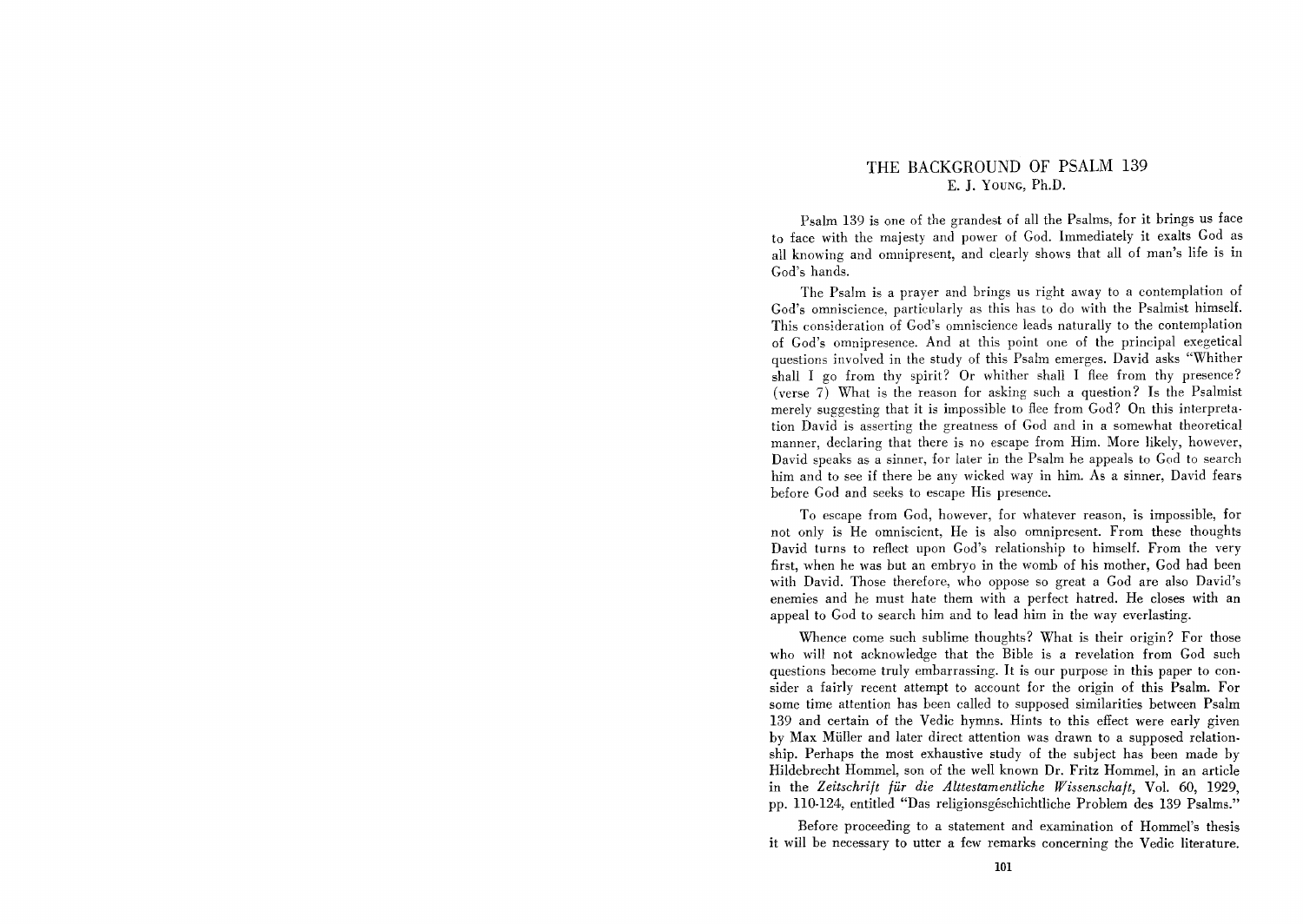The vedas were the sacred books of ancient India. The word veda means knowledge. (Greek  $\iota\delta\mu\epsilon\nu$  we know; Latin, videre, Gothic witum, we know; English wit). and refers to sacred knowledge. The Vedic literature is that which was composed to meet religious needs, and hence is practical in nature. As a result of the uncertainty of Indian chronology, it is difficult to give exact dates for this Vedic literature. The Rig Veda, oldest of these works, has been dated variously from 4000-1000 B.C., perhaps 2000 B.C. being acceptable, and the close of the Vedic period is shortly before the beginning of the Christian era.

The vedic literature, following the hieratic and popular side of religion, is itself divided into two groups. On the one hand is the Rig Veda and other hieratic literature whereas on the other hand is the Atharva Veda and the house ceremonies. The Atharva Veda is the fourth of the Indian vedas, and is written in more modern language than the other three. To it there are appended 52 theological treatises called Upanishads.

In Atharva Veda IV, 16 are found statements which at least superficially resemble expressions in Psalm 139.

I. vs. 1. "The great Lord of this world sees as though he were near. When anyone thinks that he is acting stealthily, the gods know it all.

vs. 2. Whether one goes or stands, or hides himself, whether one goes to lie down or to rise, what two people sitting together plan, king Varuna knows it, he is like a third in their midst  $(cf. Ps. 139:1-4)$ .

Ia. vs. 3. Even this earth is Varuna's, the king's, and this broad heaven together with its distant ends. Both seas are the hips of Varuna, and he is also contained in this little drop of water. (cf. Ps. 139:3).

**II.** vs. 4. If one should fly far away, beyond the heaven even then he would not escape Varuna, our king. His spies go out from heaven down to earth with a thousand eyes they search out over the world.

vs. 5. King Varuna sees all this that is between heaven and earth and what lies beyond. He has counted the glances of men's eyes. As a player casts the dice, so he arranges all things.

**III.** vs. 6. Mayall thine evil snares that are there, sevenfold and threefold casting out catch the man who speaks a lie, may they spare him that speaks the truth.

According to Hommel, part I (vv. 1, 2) speak of God's omniscience, part Ia, which has no parallel in Psalm 139, praises Varuna's omnipotence in pantheistic language. Part II speaks of God's omnipresence in language similar to that of the Psalm. Part III speaks of flight from God, the enemy of God being designated in typical Iranian fashion as a liar. According to Hommel the three parts of the hymn have their counterparts in the Psalm and the first two also have counterparts in Plutarch, Xenophon and the Koran. It can hardly be chance, thinks Hommel, that two peoples so completely different in their religious thoughts and feelings should produce a hymn on God's omnipresence and that the two hymns should correspond in

structure and should conclude with a curse upon God's enemies. Of course, the Atharva-veda consists very largely of curses and blessings, and hence, it is not too surprising that one should be found at the conclusion of this hymn of praise.

Hermann Brunnhofer *(Iran und Turan*, 1889), calls attention to the formulas, "thoughts, ways words," and by means of many examples, argues that they are typically Indogermanic and not Semitic. In the Avesta and in Buddhism the three expressions often occur in the stereotyped formula, "thoughts, words, ways." Thus it also appears in Greek literature (Aeschylus, *Prometheus,* 528ff., Sophocles, Oedipus Tyrrnaus 510), and in the language of the church.

"Nun danket aile Gatt mit Herzen, Mund und Handen."

"-ich armer, sündiger Mensch bekenne vor Dir, dass ich leider wider aIle Deine Gebote mit Gedanken, Worten, und Werken gesiindigt habe, ... " (Evangelical Lutheran Agenda). Hence, Brunnhofer concludes that both Psalm 139 and the Vedas derive from a common Indogermanic source, and he assumes that there was some contact between the original Aryans and Hebrews which must have occurred in the Median territory. Hommel believes that Brunnhofer's thesis is basically correct and that today because of dis· coveries in Boghaz-koi, it is possible to make some assumptions as to how this contact might have occurred.

According to Hommel, the Old Testament for the most part, does not envision God as omnipresent, but rather localizes Him in particular places. Only a few passages, particularly in Jeremiah, agree with the picture given in Psalm 139. This position, thinks Hommel, is strengthened by the thesis of Friedrich Notscher that the phrases, "to see God's face" and "to visit the shrine" are essentially synonymous, and can really be used interchangeably. The Masoretes and the Greek translators, according to Notscher, objected to this material way of presenting things and often emended the text. Indeed, a function of Israelitish sacrifice, we are told, is to represent God or make Him present for certain purposes.

Furthermore, Hommel appeals to the monograph of Hans Duhm, "Verkehr Gottes mit den Menschen im AT" (1926) who holds that according to the Old Testament man can have converse only with the god whose sanctuary he knows and can approach.

All these studies, thinks Hommel, support his thesis that "Voices which proclaim the omnipresence of God, sound quite isolated in the Old Testament" (Stimmen die von der Allgegenwart Gottes kiinden, im AT nur ganz vereinzelt ertonen."). How then, he asks, are these individual utterances as to God's omnipresence to be explained? Those in Jeremiah, thinks Hommel, may be due to psychological reasons, but may not some be accounted for historically? Certainly Psalm 139 must be explained in such a way, and if this is done, then the very late date for the Psalm must be abandoned. Thus, Amos (9:2, 3) seems to show acquaintance with this Psalm," though they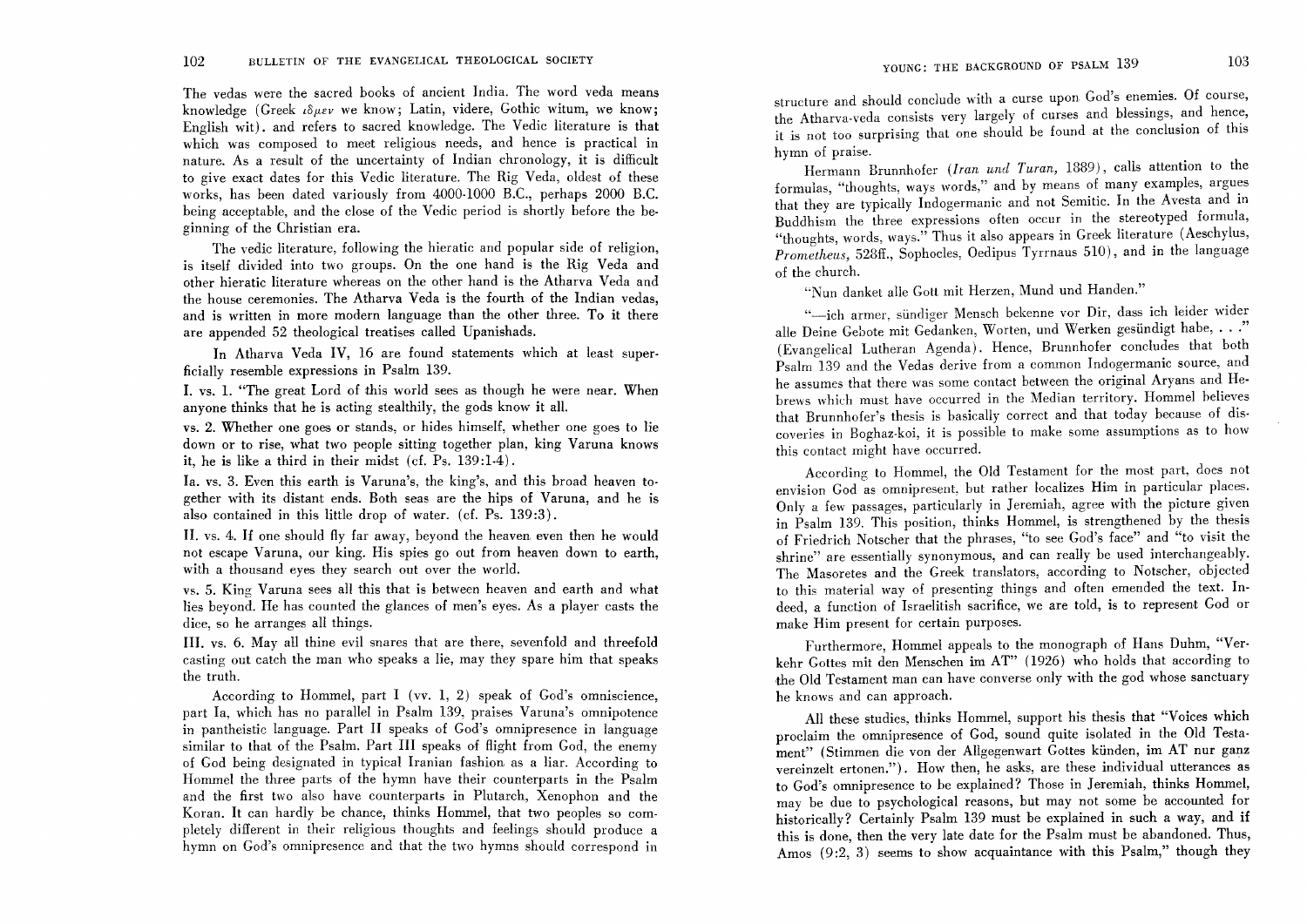dig into Sheol, from there shall my hand take them: though they climb up to heaven, from there I will bring them down. Though they hide themselves on the top of Carmel, from there I will search out and take them and though they hide from my sight at the bottom of the sea, there I will command the serpent, and it shall bite them." And Jeremiah (33 :24), "Can a man hide in secret places so that I cannot see him? says the LORD."

While declaring his position that belief in omnipresence was a common property of Indian religion Hommel does acknowledge a difficulty in that in other indogermanic religions, such as the Greek, an official recognition of such a deep conception of omnipresence was not present. Indeed Hommel even quotes Gunther Ipsen to the effect that the conception of God's omnipresence contradicted in general the old indogermanic conception. Would this fact not then show that Psalm 139 was not dependent upon indo-germanic conceptions? Hommel proceeds to answer as follows: What other possibilities of influence were there on the land of the Vedas in the 2nd century B.C.? There are the Amarna texts, 14th century B.C., which contain a poetic text in which the Canaanite Tagi speaks to the Pharaoh, the sun-god, "Whether we ascend to heaven, or whether we descend to hell (arallu) our head is in thine hands."

If one translate the Babylonian text back into Hebrew the similarity with Psalm 139:8 is quite striking. At the same time the Amarna text has a solar background, which is lacking both in the Vedic hymns and in the Biblical Psalm. In these two documents there is no trace of astral derivation\_ As Johannes Hempel pointed out, the language of Amarna really belongs to a type of Shamash hymn, which is widespread among ancient peoples. At the same time, thinks Hommel, this widespread view is but an early stage of the conception of omnipresence represented in the Psalm and the Vedas. When, then, did this conception first emerge; was the dependence upon the side of the Psalm or of the Vedas? upon Semitic or Indo-germanic ground? Were it on Semetic ground, objection would arise to the late date which this would necessitate for the Vedas. There would then also be an unbridgeable gap between the incomparable doctrine of Psalm 139 and the primitive solar conceptions of omnipresence from the middle of the second millennium before Christ\_

Chronologically, the Vedic hymns would fit into this gap. Furthermore if one would attribute the Beda to a period earlier than the Psalm it would not be necessary to attribute to the prophets the transformation of the ancient solar conception into something more spiritual. We can, however, appeal to the Hittites. In the biography of Hattusilis, for example, there runs throughout the thought of the divine power governing the life course of man. And Hattusilis appeals to Ishtar's power supports the same thesis. Here, thinks Hommel, is the intermediary (Zwischenstufe) between the coarse astral "omnipresence" of the 2nd millennium and the advanced views of Veda and Psalm.

It will be well then to engage in a study of Hattusilis document to dis-

cover if possible, what doctrine of omnipresence it contains and what relation this doctrine may sustain to that of Psalm 139. Hattusilis the Third ruled in Hattusas from about 1298 to 1260 B.c., the youngest son of Mursilis the Second. To obtain the throne Hattusilis declared war upon his titular sovereign, deposing and banishing him. The action was of questionable legality, and Hattusilis must defend what he did before the council of the nobility. the *pankus.* Quite possibly the document commonly known as the Apology was addressed to this body.

The document is filled with interesting points which may be considered as illuminating the Biblical background. Hattusilis begins, for example, with the well known formula, Thus speaks King Hattusilis. (um-ma ma-ba-ar-na Ma.at-tu-si-li). He begins: "I tell Ishtar's divine power; let mankind hear it." (sa dIstar para handandatar memahi naat DUMU. NAM. Lu gal lu-as is·tamasdu) .

From now on, among his descendants Hattusilis demands that reverence (na·ah-ha-a-an) is to exist. By means of a dream Ishtar had told Mursilis that she wanted Hattusilis to be her priest, in order that he might live. Otherwise his days were short, he is not to live (cf. Isa. 38). Hence, as her priest Hattusilis served Ishtar and prospered, "And My Lady Ishtar took me by the hand, and she guided me." (na-as-mu-kan pa-ra-a ha-anta-an-te es-ta) .

Ishtar's favor toward Hattusilis however, resulted in people envying him (nu-mu ar-sa-ni-i-e-ir). The envy resulted in serious opposition so Ishtar again appeared in a dream, saying, "Shall I abandon you to a hostile deity? Fear not" (am-mu-uk tar-na-ah-hi nu-wa li-e na-ah-ti). From that point on, claims Hattusilis, Ishtar held him by the hand. She always rescued him. Even in ill health he observed the goddess divine power. The reason is stated in the king's words, "Because I, for my part, was an obedient man, and because I walked before the gods (a-na pa-ni DINGIR.MES) in obedience, I never pursued the evil course of mankind. Thou goddess, My Lady, dost always rescue me. Has it not been so? (u-ul e-es-ta). In time of danger Ishtar never abandoned him, neither to an enemy nor to his opponents in court. She always protected him and rescued him, placing the envious opponents in his hand so that he utterly destroyed them. In victory after victory, Ishtar was with him. In battle she marched before him. In gratitude Hattusilis enclosed a weapon in a case and set it up before the goddess.

Again, Hattusilis speaks of conquering further enemies, for Ishtar held him by the hand and stood with him. In opposition to witch craft which had been used against him, Ishtar commanded him to marry and gave him a happy home and family, and in this house the goddess dwelt. Furthermore she again caused witchcraft against Hattusilis to fail, causing an opponent to lose a legal case against him.

Once Ishtar appeared to the wife of Hattusilis in a dream, promising to exalt him and to make him king and priest of the sun goddess of Arinnas, if the wife would make Ishtar her patron deity. Ishtar showed abundantly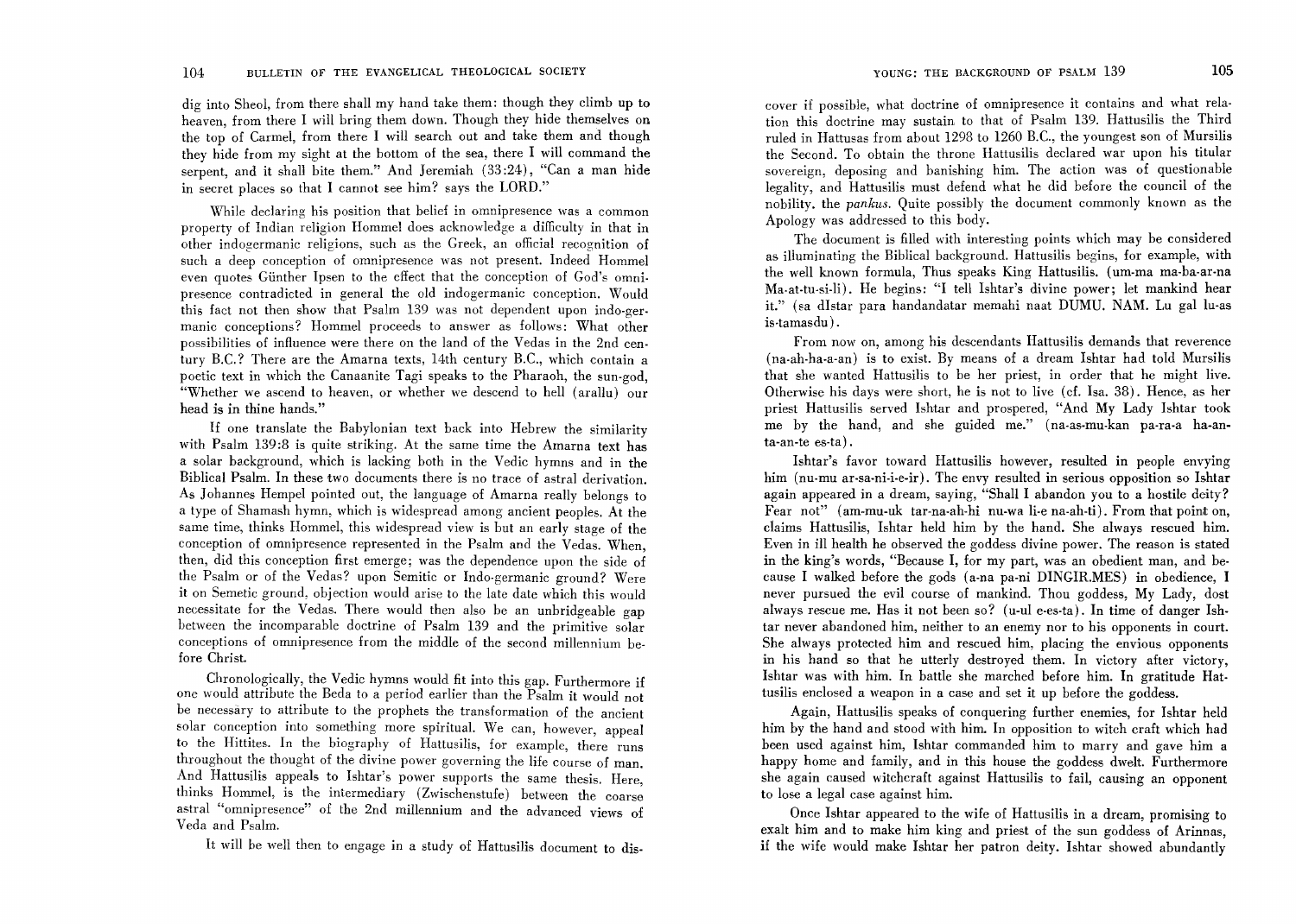her divine power, shutting up an enemy of Hattusilis like a pig in a sty. To the king himself she gave desire after desire (i-la-ni i-la-mi nam-ma ti-is-ki-it) .

When finally Hattusilis became the great king (LUGAL. GAL) he attributed the fact to his lady Ishtar. Ishtar, he says, is my goddess (DINGIR. LIM as-mu) In the future anyone who takes a descendant of Hattusilis away from the service of Ishtar is to be an opponent at law of Ishtar of Samuhas. And the descendants of Hattusilis are to be reverent (na-ah-ha-an-za) towards Ishtar of Samuhas among the gods.

Such is a brief summary of what the Hittite king Hattusilis has to say about Ishtar of Samuhas. How does this compare with the thoughts of Psalm 139? It may be acknowledged at the outset that in a certain sense Hattusilis' document is a prayer. Thus, he does address Ishtar, "Insignificant as I was when thou, My Lady Ishtar, didst take me, thou didst set me in the high place in the land of Hatti, upon the throne (LUGAL-is-na-an ni ti-it-ta-nunu-un -nu-mu dISHTAR GASAN-ya ma-si-wa-an da-at-ta nu-mu sal-la-i pi-di A-NA KUR uruHAT-TI LUGAL-iz-na-an-ni). This, however, appears to be the only passage in the document in which there is a real address to the goddess. Contrast this isolated utterance with the frequent address of the Psalm: in twenty of the twenty four verses of the Psalm God is directly addressed: and the remaining four verses are in reality but continuations of an express address made to God in a previous verse. Actually, the entire Psalm is an outpouring of David's heart to Jehovah. There is nothing comparable to this in Hattusilis apology. Rather, throughout, the king speaks of Ishtar in the third person. If one were to speak of literary genre, then these two documents are to be regarded as completely diverse. According to Artur Weiser this Psalm may be classified as a hymnic prayer in which the poet "-speaks of God by addressing him on the basis of a personal I-Thou relationship and not by making objective statements about God to others" *(Psalms,* p. 802). If we were to adopt this classification of the Psalm, we should be compelled to acknowledge that this was a Gattung which did not apply to Hattusilis document, for, throughout the document Hattusilis does make objective statements about Ishtar. But the designation *mizmor* could not possibly apply to the Apology. Judged purely from the literary standpoint the two documents are of an entirely different nature.

A far more important consideration is the fact that Hattusilis, despite the encomia which he heaps upon Ishtar, was a polytheist. This appears at the outset, when the king demands that among his gods there be reverence for Ishtar. (DUTUSI DINGIR. MES-as-kan is-tar-na A-NA dISTAR na-ahha-an e-es-du). What happens to other gods is not the king's concern: he desires that of all these gods Ishtar be singled out for reverence.

Furthermore, the sister of Hattusilis bore the name salDINGIR. MES IR-is, i.e., the gods. When the father of Hattusilis died, the Hittites regarded him as having become a deity. Thus, the king says, "But when my father died," (lit., when my father became a god"). When enemies threatened,

Ishtar comforted the king with the words, "Shall I abandon you to a (hostile) deity? DINGIR. LIM-ni-wa-at-ta). Then follows the statement, "And I was cleared from the (hostile) deity. In fact, one reason why Ishtar protected Hattusilis is that he walked before the gods in obedience. (A-NA PA-NI DINGIR. MES).

A very interesting statement is the following; "When however, my brother Muwattalis at the command of his (patron) deity went down to the Lower Country and left Hattusas, my brother took the gods of Hatti and the Manes (GIDIM. HI. IA) and carried them down into the Lower country." This is an instructive passage for it exhibits the same low type of polytheism, so widespread over the entire ancient Near East, and reflected in the words of the servants of the king of Syria, "Their gods are gods of the hills; therefore, they were stronger than we; but let us fight against them in the plain, and surely we shall be stronger than they" (1 Kings 20:23). In line with this conception is the statement, "Then he gathered in one spot the gods of Hatti and the Manes, and carried them down to Dattassas," although the reference here might simply mean that idol statues were carried.

One of the king's enemies, Urhitesupas, tried to destroy him and this is said to have been done at the command of a god (lSTU A-WA-AT DINGIR. LIM) and at the suggestion of men  $(U$  ISTU INIM LU). In appealing to Urhitesupas, Hattusilis cries, "Come! Ishtar of Samuhas and the storm god of Nerikkas shall decide the case for us" and in this correspondence the king asks, "Would they (the gods?) have subjected a great king (who was) upright to a small king?" The plural is used, and it would seem that the reference is to gods. (kat-te-ir-ra-ah-hi-ir; cf. the form with the Latin perfect *videre).* 

Even Ishtar herself declares to the wife of Hattusilis that she will make him priest of the sun goddess of Arinnas (dUTU urnTUL-NA). Finally, as at the beginning of the Apology, so at its close, Hattusilis demands that there be reverence for Ishtar among the gods.

In the third place it may be noted that Ishtar herself is localized. She is the goddess of Samuhas. The situation seems to be quite similar to that which prevails in Roman Catholic devotion. There is a Notre Dame de Paris, and a Nuestra Senora de los Angeles. Each city has its virgin, the object of devotion. Sometimes this leads to rivalry as exemplified in a Spanish couplet:

> Mare mia de la Esperanza, No Hores no tengas pena, Que tu cara es mas bonita De la de la Macarena.

The similarity appears also in the frequent address of Ishtar as "My Lady." (GASAN-IA). How then may these things be explained?

What was in the mind of Hattusilis as he uttered these thoughts we have no means of knowing. What conception of Ishtar Hattusilis entertained must forever be unknown to us. We can only make judgments upon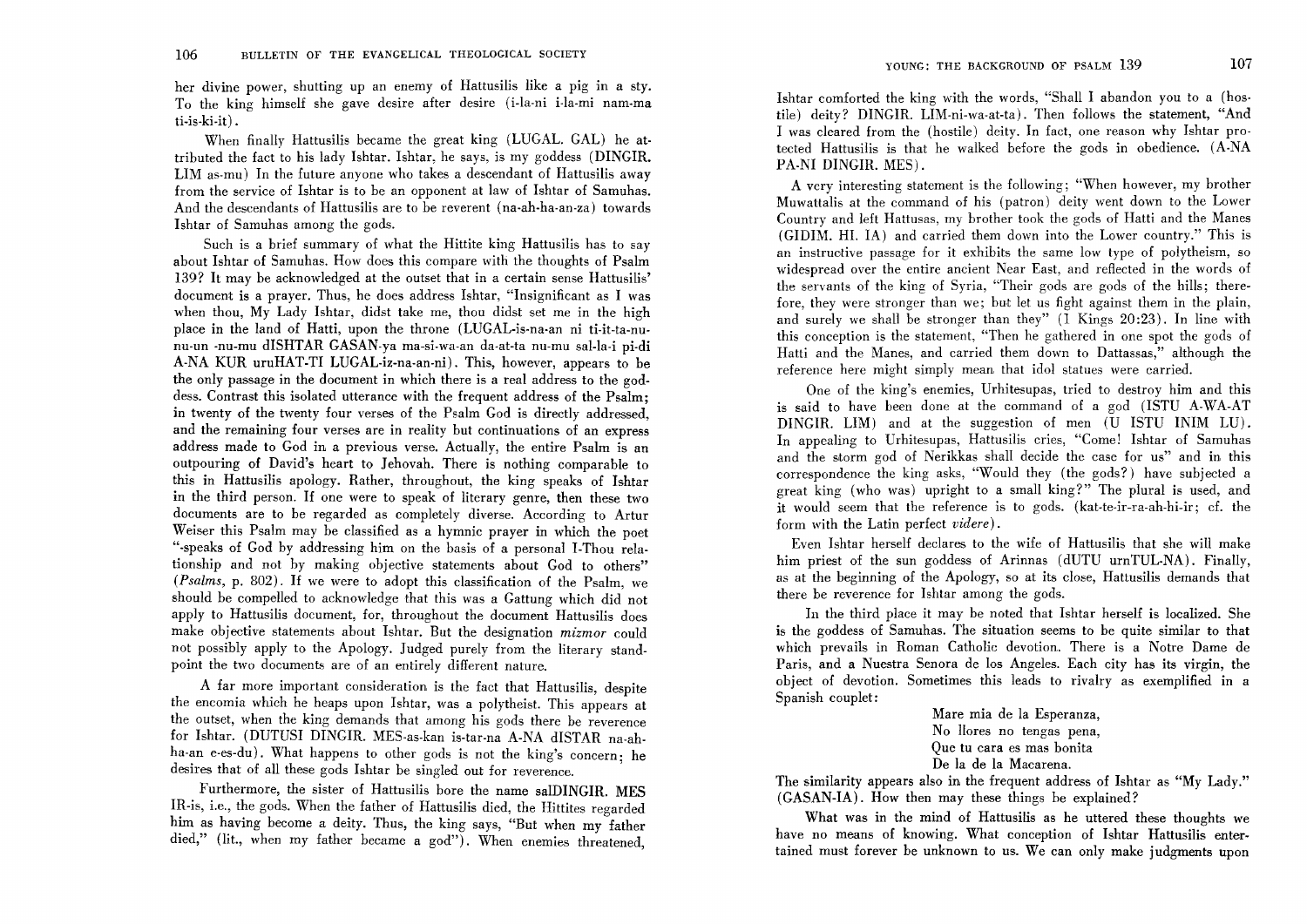the basis of what is found in the Apology. And when we do this it is perfectly clear that here is no conception of omnipresence such as that found in Psalm 139. Ishtar, at best, is but a limited deity, one of many deities, and she is in no sense conceived as omnipresent.

Nor is she really conceived as omnipotent. The king does speak of her "divine power." This is the translation of para handandatar  $(\pi_{\alpha\rho\alpha})$ , From the participle para handanza (ruled by a god) probably comes the denominative verb para handanda. Does this refer to a supernatural power which the god exerts on behalf of the worshipper who becomes temporarily endowed therewith? Or, does the noun simply mean "Endowed with miraculous power." That is, does it connote the ruling or controling by divine emanation? The subject of the Apology is the rule by divine power of Ishtar, just as the subject of the Iliad is the wrath  $(\mu\eta\nu\iota\nu)$  of Achilles and that of the Aeneid the arms and man (arma virumque cano). The purpose of the apology is to show how the para handandatar of Ishtar of Samuhas was manifested in bringing Hattusilis to the throne and firmly establishing him thereupon. But Ishtar was not the only deity to whom para handandatar might be ascribed. It would seem then that this quality might be predicated of any of the deities which were worshipped in the Hittite realm. The Ishtar of Samuhas possessed para handandatar, but so also did other deities. When therefore we consider statements which on the surface appear to teach Ishtar's providence and power, we must regard them as merely examples of the para handandatar of Ishtar of Samuhas.

It is against this background that we must understand the dreams which Ishtar supposedly sent to the king. Likewise, expressions such as, "And my Lady Ishtar took me by the hand; and she guided me," must also be qualified. Indeed, it is safe to conclude that there is no statement either of a genuine omnipresence or omniscience in the Apology. Omnipresence is not predicated of Ishtar. In attributing his continued successes to Ishtar, Hattusilis may have been guided merely by political motives. "It may be, on the other hand, that Hattusilis' language was merely a certain court style; it had no real meaning, but was merely used in order to give to the Apology a certain convincing force. It is also possible that the king, living at a time of gross superstition, spoke under the influence of that superstition. His words, upon this assumption, would be but idle expressions, devoid of any true meaning. It is also possible that the words of the king were the expressions of ignorance and thoughtlessness. In other words they may have been uttered lightly, as merely empty phrases or cliches. It is not always easy to discover the reasons why people use religious language" *(My Servants The Prophets,* Grand Rapids, 1952, p. 169). Quite probably the language was little more than idle talk. At any rate, whatever its nature, it can hardly be said to present a doctrine of omnipresence, nor can it legitimately be regarded a bridge between India and the Semitic world in this respect.

What about the Vedic literature itself? Does it present a real parallel to Psalm 139 with respect to the doctrine of omnipresence? Here again, we have to do with a polythesitic background, such as is utterly foreign to the Psalm. "When anyone thinks that he is acting stealthily, the gods know it all." That is not a statement either of omniscience or of omipresence. Furthermore, it is difficult to escape a pantheistic emphasis. Both seas are the hips of Varunna, and he is also contained in this little drop of water." Hommel would compare this with Psalm 139:9 which mentions the *aherith hayom* but is there any comparison? Psalm 139 teaches omnipresence, the Veda teaches pantheism.

Furthermore, the Veda seems to localize king Varunna. His dwelling apparently is heaven but his spies go out from heaven down to earth, and search out the earth with a thousand eyes. In the first verse it is stated that the great lord of the world sees as though he were near. Actually, he is not near, but is localized in heaven. Against this background, then, we must understand the statements which seem to teach omnipresence.

The only real similarity with the language of the Psahn is found in the second verse, "Whether one goes or stands, or hides himself, whether one goes to lie down or to rise, what two people sitting together plan, king Varunna knows it, he is like a third in their midst." Here however, Varunna is really compared with a man. His method of obtaining knowledge is compared to that of a man who is present in the midst of other men, a con· ception which is utterly without paraliel in Psalm 139.

Even verse 4 is different in its emphasis from the Psalm. "If one should fly far away, beyond the heaven even then he would not escape Varunna, our king." In what sense, however, is this intended? Does it mean that one cannot escape from the spies of Varunna, or does it mean that Varunna himself is actually present beyond the heaven? On this point the Psalm is perfectly explicit, "If I ascend up into heaven Thou are there, if I make Sheol my couch, behold Thee! If I take the wings of the morning, and dwell in the uttermost part of the sea, even there Thy hand leads me, and thy right hand holds me." With all plainness and confidence it may be said that there is nothing like this exalted doctrine in the Veda.

Let us consider briefly certain later passages which supposedly exhibit a doctrine of omnipresence. In the Memorabilia I, 1, 19 Xenophon has Socrates say that the gods know all things, deeds and unspoken thoughts and that they are everywhere and give signs over all human things." And in 1:14, 18 Socrates says that the deity knows everything and hears everything and is everywhere and cares for all." Here, however, the polytheistic background must also be taken into account.

In the Anabasis II:7, 5, 2 Xenophon says, "In a battle with the gods, who can flee away fast enough, and where should he escape? In what darkness should he hide himself and to what certain place can he betake himself?"

Plutarch, writing about superstition, asserts, "He who fears the rule of the gods, where shall he go, where shall he flee, where will he find a land or sea in which God is not present? Into what corner of the world, oh!